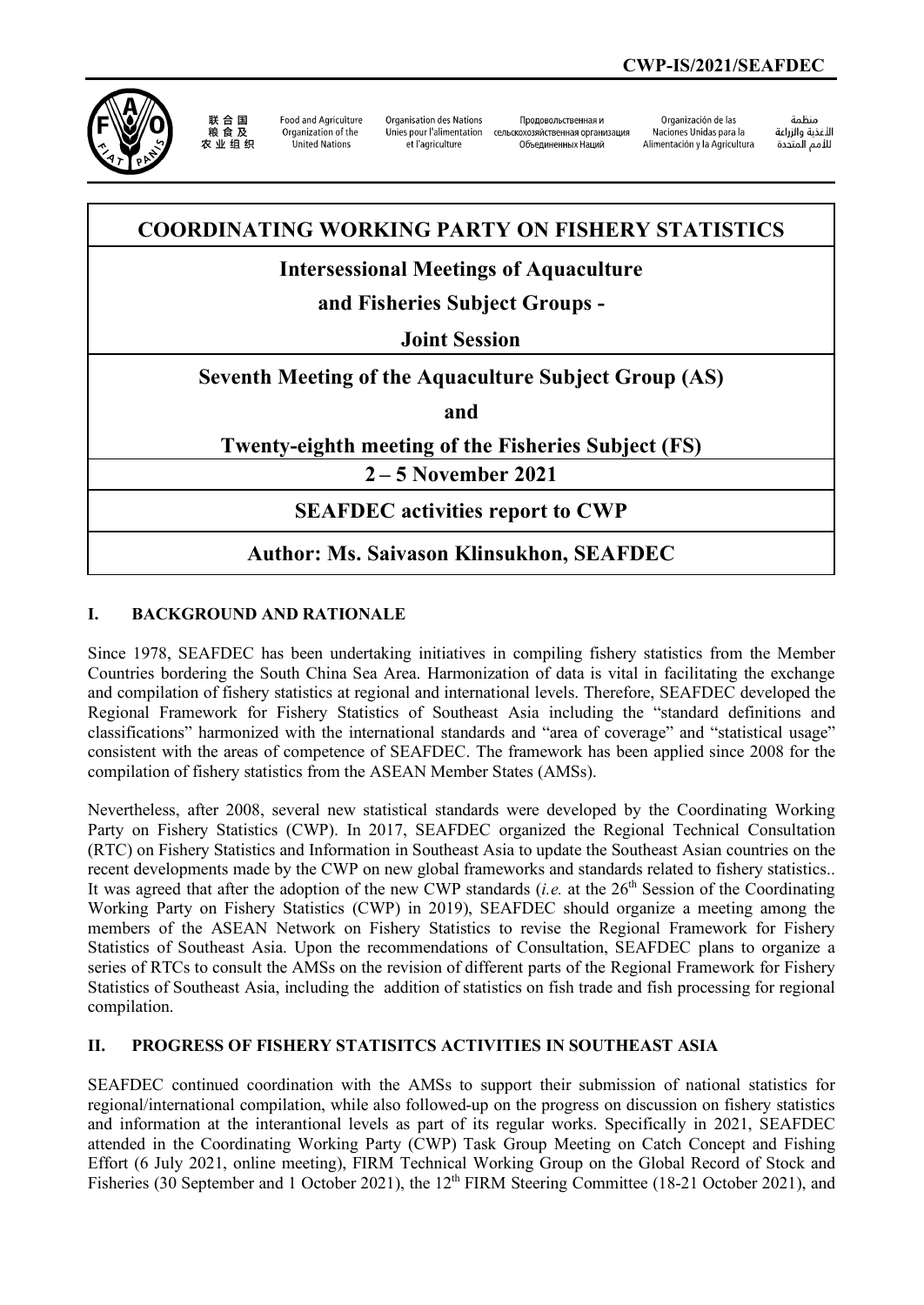the CWP Intersessional Meeting (2-5 November 2021, online meeting) to share view situation on fishery statistics of the region.

In 2021, SEAFDEC also organized the First Regional Technical Consultation on Fishery Statistics and Information in Southeast Asia on 21-22 September 2021. The Consultation was attended by members of the ASEAN Netwotk on Fishery Statistics from AMSs, and representative from FAO. The Consultation focused on revision of the Regional Framework for Fishery Statistics of Southeast Asia in the part of the Explanatory Notes, inclusion of statistics on fish processing and statistics on fish trade (export and import) for regional compilation, overall workplan for revising the Regional Framework, as well as update on the progress made and difficulties faced by the AMSs in reporting of fishery statistics. During the discussion, while agreeing on future compliation by SEAFDEC of statistics on fish processing, and statistics on fish trade (export and import), the Consultation also raised the following specific recommendations for improving the Regional Framework and statistics to be compiled by SEAFDEC, which would be finalized after the Consulation, or to be discussed during the future Consultations:

- Updating sub-areas of the respective countries under FAO Fishing Areas
- Updating of the definition of terms by the respective AMSs, *e.g*. small-scale fisheries
- Possible categorization of fish workers and fish farmers as "national workers" and "foreign workers"
- Possible expansion of statistics on ornamental fishes to cover additional species, *e.g.* ornamental aquatic plants
- Possible categorization of inland fishing areas (04) by habitats Possible inclusion of data on per capita fish consumption of the respective AMSs

During the discussion, the Consultation was informed that FAO is currently compiling the statistics from countries using the "Form for reporting statistics on international trade of fishery and aquaculture commodities (FISHSTAT-FTR)." In this connection, the AMSs asked SEAFDEC to communicate with FAO to share the data of the countries that provided the required statistics to FAO.

In addition, during this year, SEAFDEC also prepare the publication "Southeast Asian State of Fisheries and Aquaculture (SEASOFIA) 2022", by making use of the fishery statistics compiled by SEAFDEC as well as some statistics data of FAO, as well as data from research studies, and other available sources. The publicaiton is expected to be available by April 2022.

#### **III. SEAFDEC AND THE SUSTAINABLE DEVELOPMENT GOALS**

Based on the foregoing account of SEAFDEC programs and activities, it is clear that SEAFDEC has always been working towards the sustainability of fisheries in the Southeast Asian region. The various siginificant outputs from such SEAFDEC programs and activities are in line with targets under the Sustainable Development Goals (SDGs), more particularly the SDG14. Through its Secretariat and technical Departments, SEAFDEC implemented programs and activities aiming at development of regional/national policies serve as guides for the Southeast Asian Countries in the sustainable development of their respective fisheries, especially to support the understanding on status of some transboundary species, *e.g*. Regional Plan of Action on Sutainable Utilization of Neritic Tunas in the ASEAN Region (RPOA-Neritic tunas), Regional Action Plan for Management of Transboundary Species: Indo-Pacific Mackerel on the Gulf of Thailand sub-region, etc. Meanwhile, there are activities of SEAFDEC that respond to the other SDGs *e.g.*  Gender Dimension in the Value Chain of Small-scale Fisheries and Aquaculture in Southeast as supported by FAO which is along the targets of SDG 5, Small-scale Fisheires Management for Better Livelihood and Fisheires Resources along the line with SDG 1, SDG 3 , SDG 5, and SDG 8, Enhancing Food Safety abd Competitiveness of Seafood Products which is along the line wiht the targets of SDG 2 and SDG 12, among others

While fishery statistics is an important basis for countries in monitoring their achievement of SDG goals and respective target in the future, SEAFDEC also collaboated with FAO in supporting the AMSs to attain the SDGs, *e.g.* through capacity building on stock assessment and developent of appropriate reference point for small-scale fisheries. Furthermore, SEAFDEC recently has on-going discussion with the FAO on the